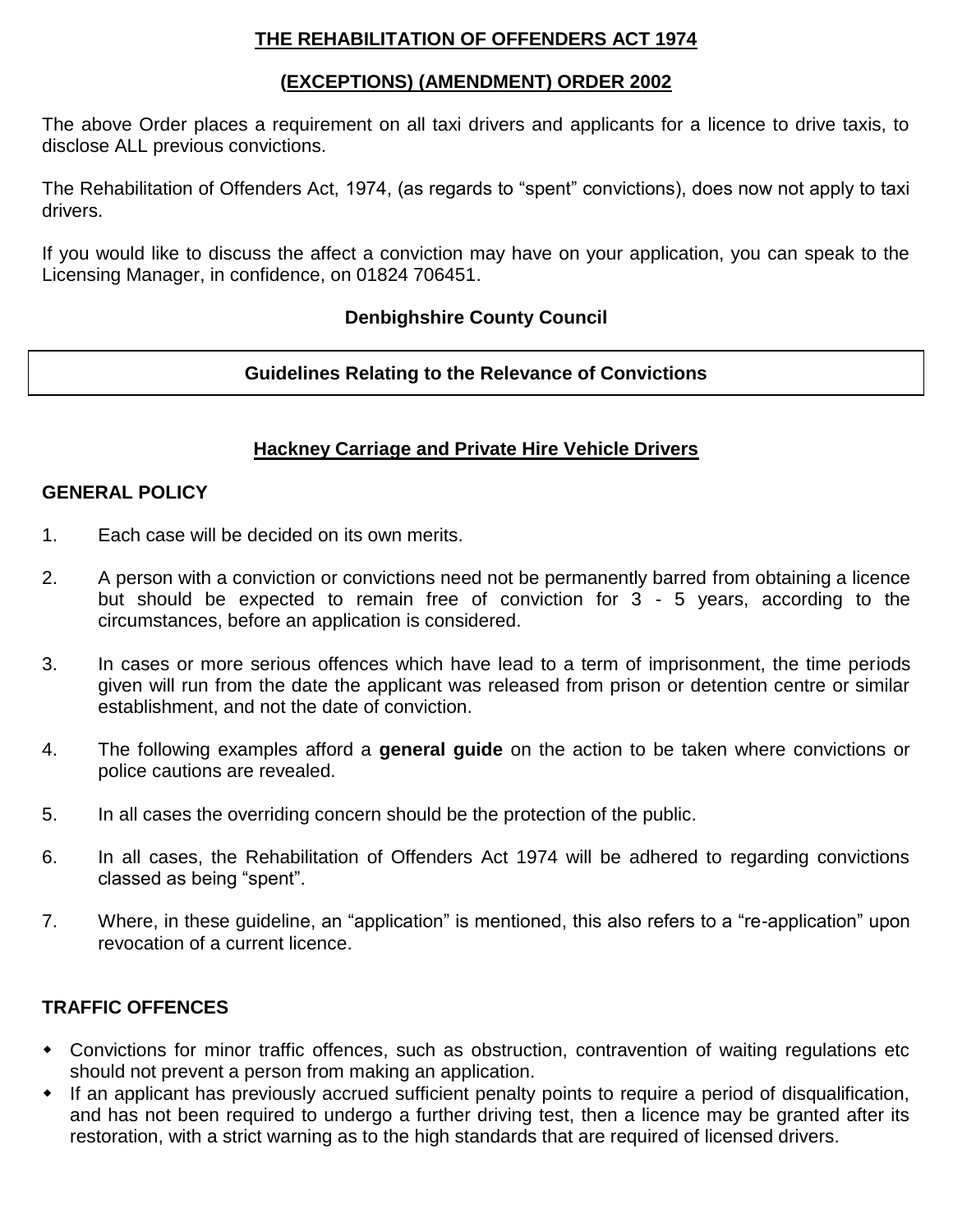- If an applicant has had a driving licence revoked following six or more penalty points accrued during the first two years since passing their driving test, then a period of 12 months free of further conviction **after** passing a further driving test should have elapsed before an application is considered.
- If an applicant has been ordered to retake a driving test after a period of disqualification for other offences which attract penalty points, then 6 months free of conviction, **after** passing the driving test, should have elapsed before an application is considered.

## **TRAFFIC OFFENCES INVOLVING DISQUALIFICATION**

- An isolated conviction for driving without due care and attention should not prevent a person from making an application.
- If an applicant has been convicted of an offence of dangerous driving, or other offence involving obligatory disqualification, and ordered to take an extended driving test at the end of the period of disqualification, a period of 12 months free of conviction, **after** passing the driving test, should have elapsed before an application is considered.

## **DRIVING WITHOUT INSURANCE OR DRIVING WHILST DISQUALIFIED**

- As licensed drivers are responsible for the safety of members of the public who are travelling in their vehicles, a serious view will always be taken of a conviction for driving without insurance or driving whilst disqualified.
- An applicant will generally have to show a period of at least 6 months free of conviction from these types of offences before an application is considered.
- If an applicant has been disqualified from driving as a result of convictions of this type, then the 6 months period shall run from the date of restoration of the licence.
- If an applicant has more than 1 conviction of this type within the last 3 years, then a period of 12 months, from the date of restoration of the licence, must have elapsed before an application is considered.

# **PLYING FOR HIRE**

- This is regarded as a serious offence as the vehicle insurance may be invalidated if the driver is found guilty of plying for hire in a vehicle other than a hackney carriage in the controlled district.
- A period of at least 6 months free of convictions should be shown before an application is considered.
- If a licence is granted, a strict warning will be given as to the conduct expected of licensed drivers.

# **FAILING TO WEAR IDENTIFICATION BADGE**

- A serious view will be taken of a person convicted of failing to wear the identification badge whilst acting as a licensed driver.
- An isolated conviction will not prevent an application being considered, however, if granted then a strict warning will be given as to the conduct expected of a licensed driver.
- If an applicant has been convicted of this office more than once, then a period of 3 months free of conviction shall have elapsed before an application is considered.

# **DRUNKENNESS AND OTHER RELATED OFFENCES**

# **I) WITH A MOTOR VEHICLE**

- A serious view will always be taken of convictions of driving or being in charge of any vehicle whilst under the influence of drink or drugs or failing to provide a specimen for analysis.
- If an applicant has been disqualified and ordered to take either an extended driving test or a driving test, then a period of 12 months free of conviction **after** passing the necessary test, should have elapsed before an application is considered.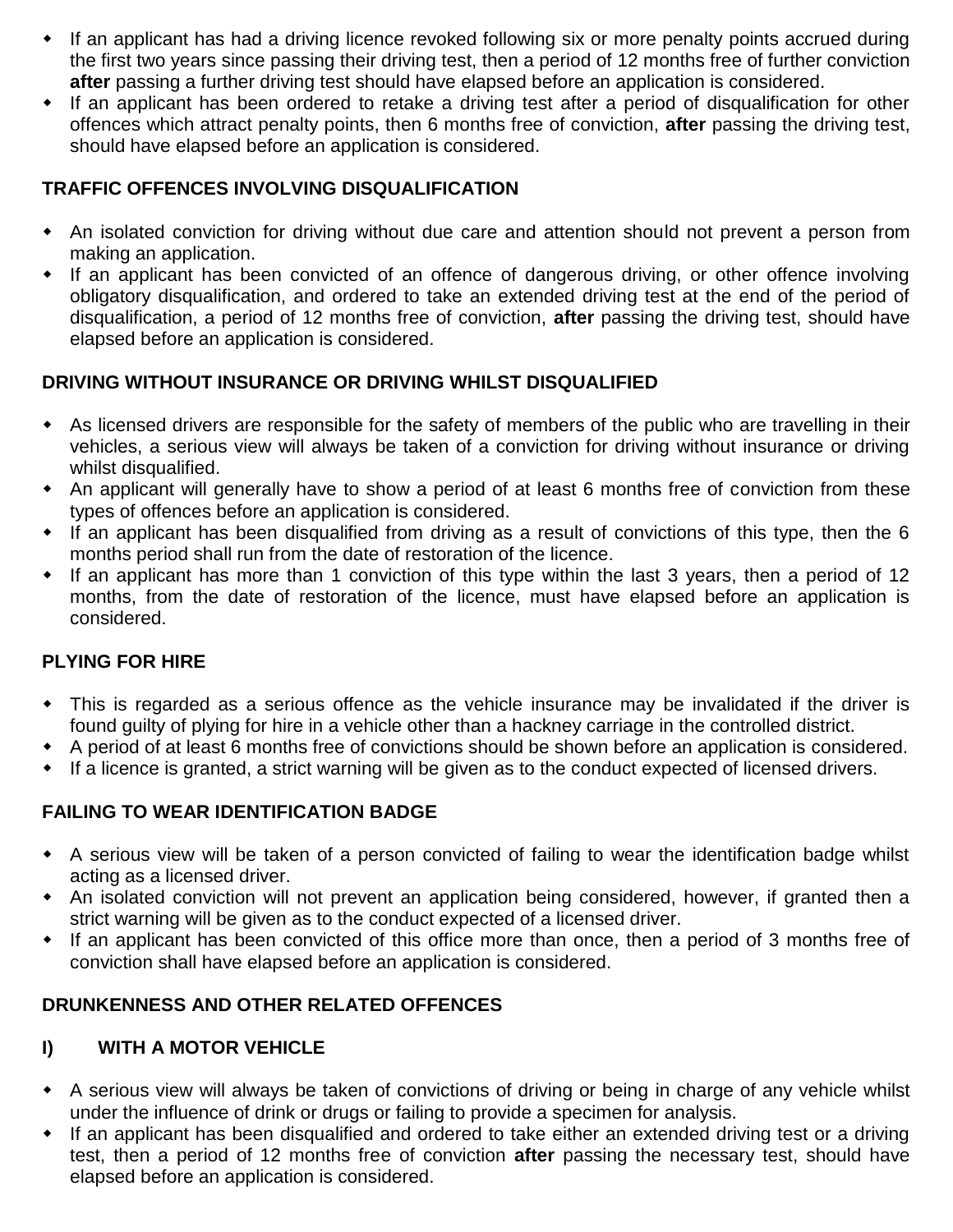- If no further driving test has been ordered, then 6 months free of conviction after the restoration of the driving licence, should have elapsed before an application is considered.
- If the offence arose as a result of the persons being in charge of, or driving a licensed vehicle and ordered to take a further test, then a period of 2 years free of conviction after passing the necessary test should have elapsed before an application is considered.
- If no driving test has been ordered, then a period of 12 months free of conviction, after the restoration of the licence should have elapsed before an application is considered.
- If an applicant has more than 1 conviction of this type then grave doubts should arise as to the applicants suitability to hold a licence.
- At least 3 years must elapse after the restoration of the driving licence and passing any further driving tests if required, before an application is considered.
- If there is **any** suggestion that the applicant is an alcoholic or illegal drug user, a special medical examination should be arranged by a medical practitioner nominated by the Council.
- This examination must be certified as satisfactory before an application is considered.
- If it is ascertained that the applicant is an alcoholic or illegal drug user then no application will be considered until 5 years has elapsed after any treatment has been completed.

### ii) **NOT IN A MOTOR VEHICLE**

- An isolated conviction for a drink related offence should not debar an applicant from obtaining a licence
- A number of convictions for this type of offence may indicate a medical problem necessitating further examination as mentioned before.
- In some cases a warning will be given as to the standards expected of licensed drivers.

### iii) **DRUGS**

 An applicant with a conviction for a drug related offence should be required to show a period of at least 3 years free of conviction before an application is considered, or 5 years after detoxification treatment if the applicant was an addict

### **INDECENCY OFFENCES**

- Applicants with conviction for indecent exposure, indecent assault, importuning, or of any offence of a sexual nature should be refused a licence until a period of 3- 5 years free from conviction has elapsed.
- If the applicant was required to register on the National Sex offenders Register as a result of an offence, then no application will be considered whilst the applicant remains on the Register.
- An applicant with more than one conviction of this type of offence will not be considered suitable to license until a period of at least 5 years has elapsed following the most recent conviction.
- If a conviction of this type arose as a result of the person acting as a licensed driver then no application will be considered for at least 5 years after the conviction or, if longer, the conclusion of the sentence imposed.
- In all cases, if a licence is granted, then it will reduce to 6 months, after which time the person must undergo another criminal record check
- If no further convictions have been obtained, the next licence will be issued for the usual 12 months
- If further convictions have been obtained with the 6 month period of licence, no further application will be considered until a period of at least 5 years free of conviction has elapsed.

### **VIOLENCE**

 A firm line will be taken with applicants with conviction for grievous bodily harm, wounding, assault or any other type of offence of a violent nature.